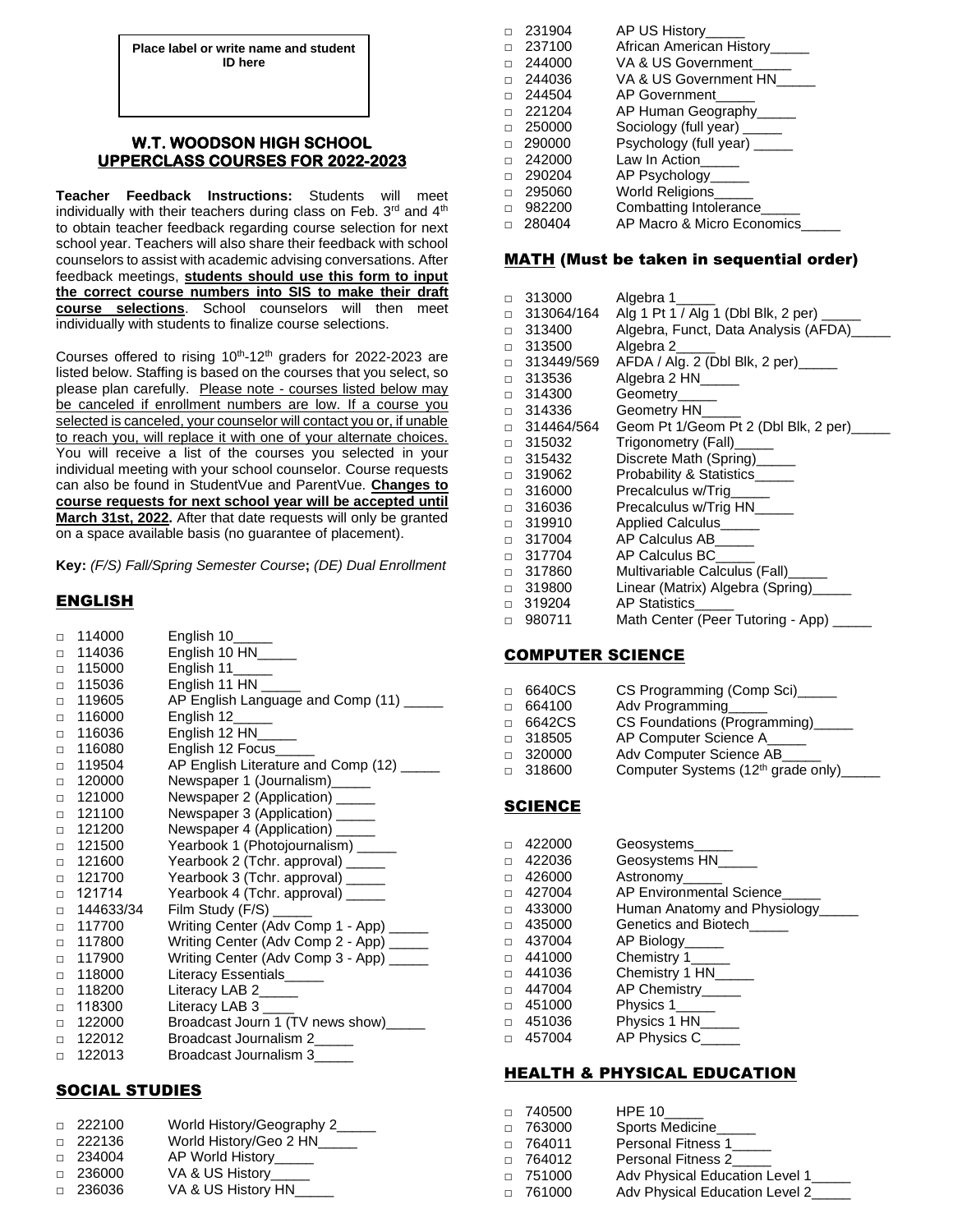# WORLD LANGUAGES

| П      | 511000 | French 1_____                 |
|--------|--------|-------------------------------|
| $\Box$ | 512000 | French 2_____                 |
| $\Box$ | 513000 | French 3_____                 |
| $\Box$ | 514000 | French 4                      |
| $\Box$ | 517004 | AP French Language            |
| $\Box$ | 521000 | German 1_____                 |
| $\Box$ | 522000 | German 2_____                 |
| $\Box$ | 523000 | German 3_____                 |
| $\Box$ | 524000 | German 4_____                 |
| $\Box$ | 531000 | Latin $1$ <sub>_____</sub>    |
| $\Box$ | 532000 |                               |
| $\Box$ | 533000 | Latin $3$ <sub>____</sub>     |
| П      | 534000 | Latin $4$ <sub>_____</sub>    |
| $\Box$ | 535000 | Latin 5____                   |
| $\Box$ | 551000 | Spanish 1_____                |
| $\Box$ | 552000 | Spanish 2_____                |
| $\Box$ | 553000 | Spanish 3_____                |
| $\Box$ | 554000 | Spanish 4_____                |
| $\Box$ | 555000 | Spanish 5_____                |
| $\Box$ | 557004 | AP Spanish Language_____      |
| $\Box$ | 599000 | American Sign Language 1      |
| П      | 599500 | American Sign Language 2      |
| $\Box$ | 599700 | American Sign Language 3_____ |
| $\Box$ | 599800 | American Sign Language 4      |

## BUSINESS & INFORMATION TECHNOLOGY

| $\Box$ 611500     | Principles of Business (9 <sup>th</sup> /10 <sup>th</sup> only) |
|-------------------|-----------------------------------------------------------------|
| $\Box$ 613232/632 | Bus. Law/Bus. Management                                        |
| $\Box$ 630200     | Cybersecurity Fundamentals                                      |
| $\Box$ 632000     | Accounting Theory                                               |

### FAMILY & CONSUMER SCIENCES

| □ 825900 | Intro to Hospitality & Gourmet Foods                        |
|----------|-------------------------------------------------------------|
| □ 820200 | Hospitality 1 $(10^{th} - 12^{th}, 2 \text{ credits})$ ____ |

### FINE ARTS: VISUAL ARTS

| $\Box$ | 912000        | Studio Art & Design 1_____                                |
|--------|---------------|-----------------------------------------------------------|
| $\Box$ | 913000        | Studio Art & Design 2____                                 |
| □      | 914000        | Studio Art & Design 3_____                                |
| □      | 914700        | Studio Art & Design 4: Port. Prep ____                    |
| $\Box$ | 918011        | Digital Art and Design 1                                  |
| $\Box$ | 918100        | Animation                                                 |
| $\Box$ | 918111        | Digital Art and Design 2_____                             |
| $\Box$ | 918211        | Digital Art and Design 3                                  |
| □      | 919911        | Digital Art and Design 4: Port. Prep                      |
| $\Box$ | 915004        | AP Studio Art: Drawing Port. Prep                         |
| □      | 914804        | AP Studio Art: 2-D Design Port. Prep                      |
| $\Box$ | 914961        | AP Studio Art: 3-D Design Port. Prep                      |
| $\Box$ | 917560        | Ceramics 1_____                                           |
| $\Box$ | 917660        | Ceramics 2                                                |
| $\Box$ | 919710        | Sculpture 1_____                                          |
| □      | 919720        | Sculpture 2                                               |
| $\Box$ | 919713        | 3-D Studio Art 3                                          |
| $\Box$ | 919714        | 3-D Studio Art 4: Port. Prep                              |
| $\Box$ | 919311        | Photography 1_____                                        |
| $\Box$ | 919411        | Photography 2_____                                        |
| $\Box$ | 919511        | Photography 3_____                                        |
| $\Box$ | 919914        | Photography 4 - Port. Prep                                |
| $\Box$ | 919900        | Art Independent Study_____                                |
| NL.    | - - - - - - - | والمقمرة والمتبقية والمتارية المترارية المستراري<br>41. . |

**Needs teacher approval (only for students concurrently taking a level 3 or 4 Art class or taking an AP course)**

# FINE ARTS: PERFORMING ARTS

| $\Box$ | 141000 | Theatre Arts 1_____                       |
|--------|--------|-------------------------------------------|
| $\Box$ | 142000 | Theatre Arts 2_____                       |
| $\Box$ | 143000 | Theatre Arts 3_____                       |
| $\Box$ | 144000 | Theatre Arts 4                            |
| $\Box$ | 143511 | Technical Theatre 1_____                  |
| $\Box$ | 143512 | Technical Theatre 2                       |
| $\Box$ | 143513 | Technical Theatre 3____                   |
| $\Box$ | 143514 | Technical Theatre 4                       |
|        |        |                                           |
| $\Box$ | 923715 | Beginning Orchestra (Cadet) _____         |
| $\Box$ | 923815 | Orchestra (Concert) _____                 |
| $\Box$ | 923816 | Orchestra (Sinfonia) _____                |
| $\Box$ | 923915 | Adv. Orch (Chamber) _____                 |
| $\Box$ | 923916 | Adv. Orch (Symphonic) ____                |
| $\Box$ | 923917 | Adv. Orch (Philharmonic) (Audition) _     |
| $\Box$ | 923215 | Band (Beginning) ______                   |
| $\Box$ | 923315 | Band (some experience)_____               |
| $\Box$ | 923415 | Advanced Band (Audition)____              |
| $\Box$ | 925015 | Percussion Ensemble_____                  |
| $\Box$ | 924515 | Guitar 1_____                             |
| $\Box$ | 924516 | Guitar 2 (Audition) _____                 |
| $\Box$ | 924517 | Guitar 3 (Audition) _____                 |
|        |        |                                           |
| $\Box$ | 926017 | Chorus                                    |
| □      | 928915 | Advanced Chorus (Audition) _____          |
| $\Box$ | 928516 | Soprano/Alto Chorus_____                  |
| $\Box$ | 928916 | Adv. Soprano/Alto Chorus (Audition) _____ |
| $\Box$ | 928917 | Tenor/Bass Chorus (Audition) _____        |
| $\Box$ | 922500 | Music Theory                              |
| $\Box$ | 922604 | AP Music Theory_____                      |
|        |        |                                           |

### **GENERAL**

|        | 612000 | Economics & Personal Finance       |
|--------|--------|------------------------------------|
|        | 612036 | Economics & Personal Finance HN    |
| $\Box$ | 788900 | <b>Strategies for Success</b>      |
| $\Box$ | 980800 | Leadership 1 (Application)         |
| $\Box$ | 980812 | Leadership 2 (Application) _       |
| $\Box$ | 980813 | Leadership 3 (Application) _       |
|        | 980760 | Partnership (Peer Helping; App)    |
|        | 980818 | Computer Tech Assistance (App)     |
|        | 980860 | Athletic & Sports Leadership (App) |
|        |        |                                    |

## TECHNOLOGY AND ENGINEERING EDUC

| □ 840300 | STEM Design (STEM 1)                               |
|----------|----------------------------------------------------|
| □ 840500 | STEM Pre-Engineering (STEM 2)                      |
| □ 843600 | Engr Drawing (STEM 3; 11 <sup>th</sup> -12th only) |

#### MARKETING

| П      | 611500 | Principles of Business (9th/10th only)_____ |
|--------|--------|---------------------------------------------|
| $\Box$ | 812000 | Marketing 1_____                            |
| n.     | 817500 | Sports & Entertainment Marketing            |
| $\Box$ | 819920 | Co-Op (Application) _____                   |
|        | 9093DE | Entrepreneurship 1 (DE required)_____       |
|        | 9094DF | Entrepreneurship 2 (DE required)_           |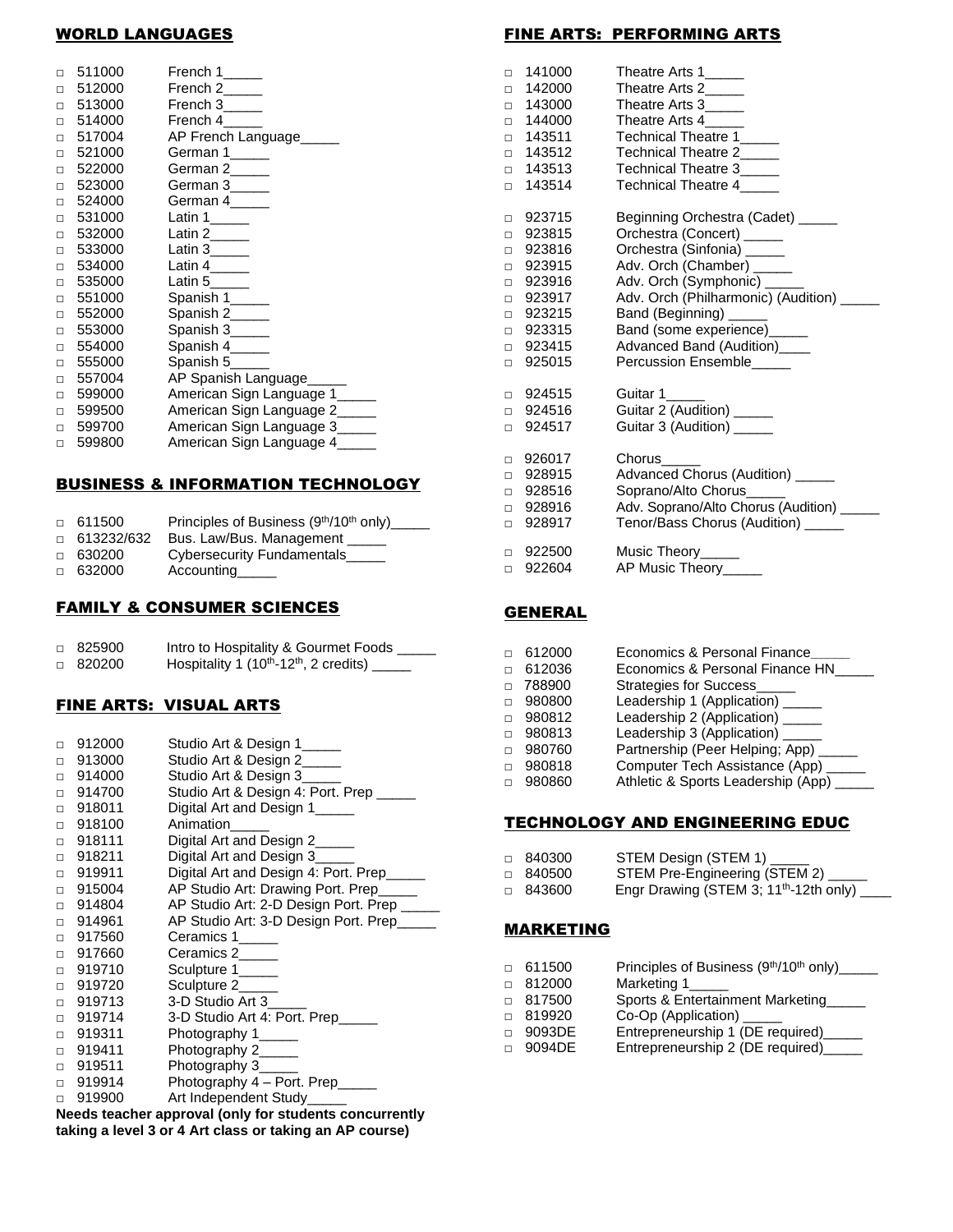# **OTHER**

| □ 03111X | Travel (if taking 2 cr. Academy class) |
|----------|----------------------------------------|
| □ 013060 | Advanced Academic Seminar (study hall) |

## ENGLISH LANGUAGE LEARNER

#### □ 572010 Entering ELD (Level 1) □ 572050 Emerging ELD (Level 2) □ 572090 Developing ELD (Level 3) □ 573000 Expanding ELD (Level 4) □ 573191 English 10 (ELP Level 1) □ 573192 English 10 (ELP Level 2) □ 115090 English 11 (ELP Level 3-4) □ 431094 Biology 1 □ 426594 Environmental Science (ELP Levels 1-2) □ 312190 Pre-Algebra EL (full year)

- □ 221994 World History 1 (ELs; team-taught)
- □ 312196 Numeracy Essentials EL
- □ 312192 Math Readiness EL<br>□ 788990 Strategies for Succe
- □ 788990 Strategies for Success

### ACADEMY (APPLICATION REQUIRED) (2 PERIODS USUALLY NEEDED)

\_\_\_\_\_\_\_\_\_\_\_\_\_\_\_\_\_\_\_\_\_\_\_\_\_\_\_\_\_\_\_\_\_\_\_\_\_\_\_\_\_

\_\_\_\_\_\_\_\_\_\_\_\_\_\_\_\_\_\_\_\_\_\_\_\_\_\_\_\_\_\_\_\_\_\_\_\_\_\_\_\_\_

#### Academy Course:

Academy Location:

## ALTERNATE ELECTIVE COURSES (Select at least two)

If no alternate courses are listed, the counselor may assign the student an elective if there is a scheduling conflict.

**1. \_\_\_\_\_\_\_\_\_\_\_\_\_\_\_\_\_\_\_\_\_\_\_\_\_\_\_\_\_\_\_\_\_\_\_\_\_\_\_\_\_\_\_\_\_\_\_**

**2. \_\_\_\_\_\_\_\_\_\_\_\_\_\_\_\_\_\_\_\_\_\_\_\_\_\_\_\_\_\_\_\_\_\_\_\_\_\_\_\_\_\_\_\_\_\_\_**

## Teacher Feedback/Notes: